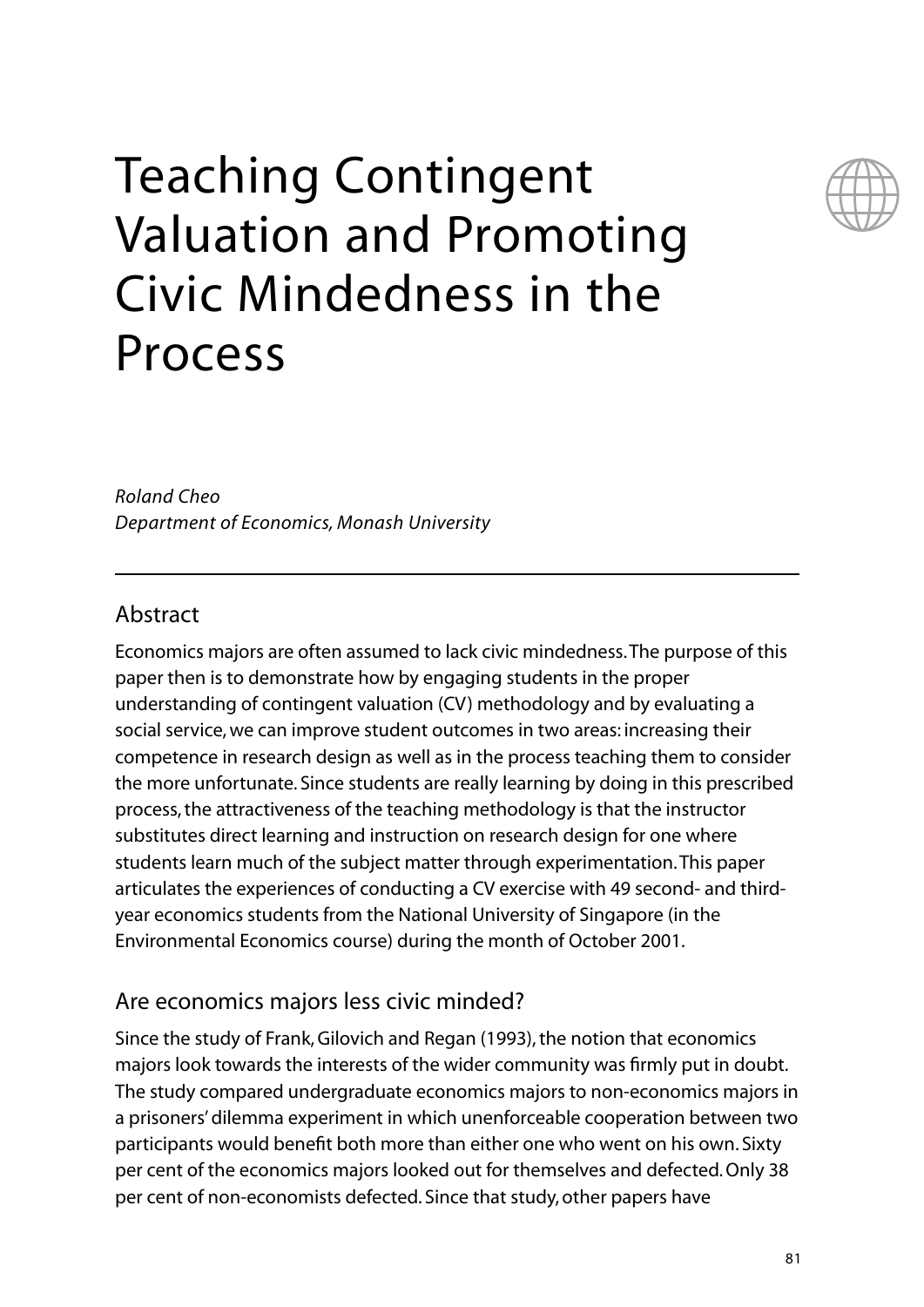considered the view that those with economics training are different (Carter and Irons, 1991; Kirchgassner, 2005) and may seem less civic minded (Frey and Meier, 2003).Yetzer, Goldfarb and Poppen (1996) give contrary evidence to show that those with economics training do not necessary differ from the behaviour of those disciplined in other areas when it comes to behaving in real-world situations.

Is it then economics training, stressing self-interest and maximising utility that led to the lack of cooperation in that experiment, or could it be that uncooperative people tend to study economics? Put in a different way, are our economics departments attracting students who might have potentially entered into economics merely because it offers one of the highest starting pay degrees<sup>1</sup> available in the market today? This paper does not attempt to draw conclusions from the earlier literature cited, but proceeds from a premise of 'what if'. If those who study economics are indeed predisposed towards uncooperative behaviour then should the courses we teach perhaps promote civic mindedness in principle? This is where this paper suggests a way not only to teach a core component in many environment economics, or cost-benefit analysis courses, but promote civicmindedness in the process, without trading off too much time against content – an almost 'have your cake and eat it too' analogy.This is where economies of scope can be reaped, especially when both pursuits are mutually reinforcing.

This paper discusses how CV is taught in most classrooms today and the lack of engagement that often accompanies the topic. It then explains how CV can be used to engage the classroom, while simultaneously attaining the additional benefit of increasing civic-mindedness. As this is an instructional article, the methodology of CV is discussed briefly, while the lesson plan is presented in the manner that I have taught it to my classes.2 A case study using a special school in Singapore is used for illustrative purposes but should not detract from the main thrust of the paper.

# A brief overview of contingent valuation (CV)

CV methodology is an established methodology and has been in use for over 45 years.The chief advantage of this methodology is that it allows one to determine direct and indirect use values for non-market goods (e.g. public goods). CV methodology uses questions representing a hypothetical change in an attribute or service, and eliciting responses to this proposed change which are measured as money changes in welfare.Through the contingent valuation method, one can vary the amount of change in the public good rather than inferring changes from solicited data. Furthermore, the level of change in a composite good can be directly measured through CV but may be very difficult to measure in data collected from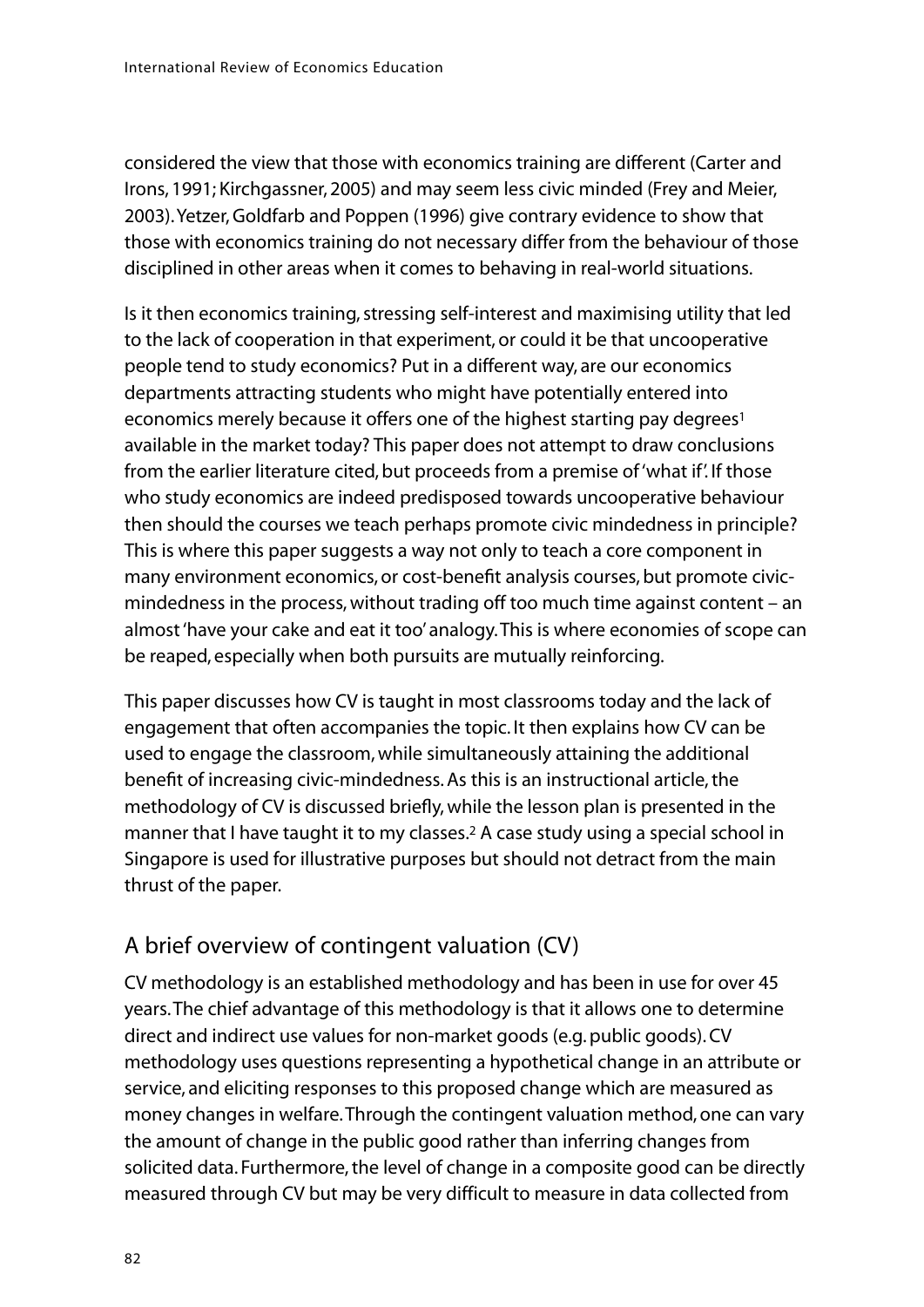an appropriate sample. If it is not used, there is a danger that the environment will not be taken into account at all when cost-benefit analysis is the principal methodology. In particular, it is hard to take account of 'non-use value' (e.g. aesthetics) without some form of contingent valuation.

Carson *et al*. (1995) gives a bibliography of over 2000 papers and studies dealing with the topic. Illustrative applications of CV to estimated benefits include the following: increasing air and water quality; reduced risk from drinking water and groundwater contaminants; outdoor recreation; protecting wetlands, wilderness areas, endangered species and cultural heritage sites; improvements in public education and public utility reliability; reduction of food and transportation risks and healthcare queues; and provision of basic environmental services such as drinking water and garbage pickup in developing countries.The vast majority of CV applications as noted by Carson *et al*. (1995) have been undertaken for the purpose of assisting in policy evaluations. Other studies have been undertaken for social services such as healthcare (Amin and Khondoker, 2004; Diener, O'Brien and Gafni, 1998). It is readily accepted that the most direct method of obtaining willingness to pay estimates for non-market goods (or public goods) is the CV method.This however does not suggest that it is the most appropriate method under all circumstances. An alternative approach is the use of citizen juries (CJ).Whereas CV considers benefits, CJ considers both costs and benefits; CV is a private valuation decision whereas CJ takes a public stance and engages in public debate to derive a valuation. Another key point is that CJ allows for more debate and time for decision making,whereas CV is more a survey-related technique and is highly dependent on the questions asked and biases included in the survey. One key disadvantage to the CJ process is that it comes not from a stakeholders' perspective and therefore may understate the true impact of environmental disruption.

The main argument against the use of contingent valuation to determine the value of a public good is the fact that respondents are usually unacquainted with the prospect of placing a dollar value on environmental or public goods. However there are many instances of goods that respondents would be suitably qualified to make stated preference evaluations. One such example is the provision of social services but a discussion of that is reserved for the next section.Therefore it is also important in any attempt to teach CV to explain the relationship between a wellspecified and reliable CV study in terms of the ability of its respondents to make informed 'stated preference' evaluations. Carson (2000) discusses that well-specified and well-designed surveys are highly effective and perhaps the most cost-effective method as well in eliciting non-use values for public goods. Since 1993, this necessitates following the major guidelines outlined by the National Oceanic and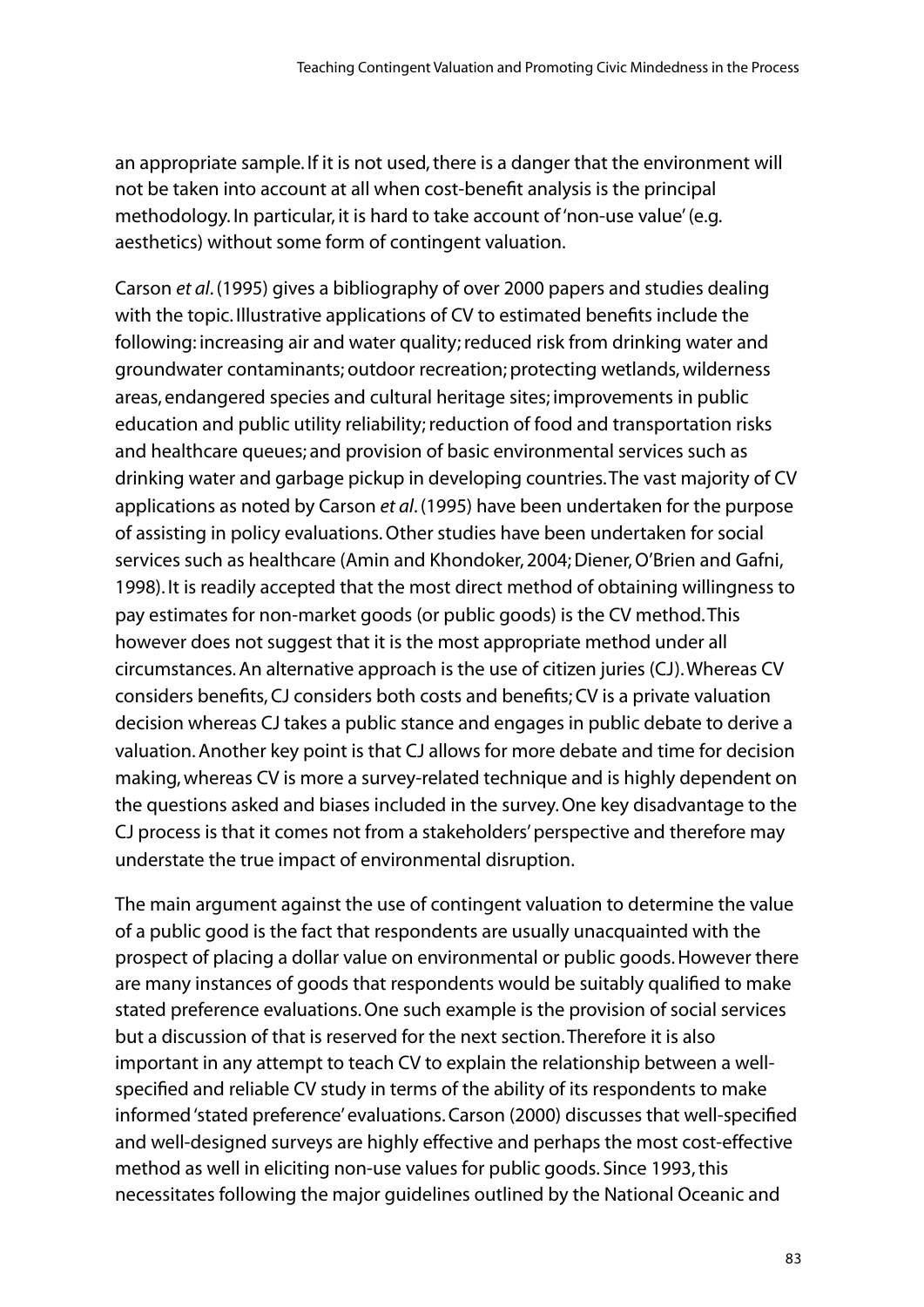Atmospheric Administration (NOAA) Panel (NOAA, 1993) which became the 'industry' standard in legitimising such studies.

# Most teaching of CV is in the classroom

CV should be learnt through experimentation and direct contact with stakeholders in order that students better appreciate the practical difficulties of using this methodology.There is an artificiality associated with classroom learning. It is perhaps the best way to learn facts, but it may not be the best way to promote CV and, in my belief, not the best way to teach CV either. Since CV lends itself readily to engage the wider community (in fact I assert that the methodology itself is meant to engage the community), it is such a shame that most lecturers teach it in the classroom, instead of actually conducting CV surveys. CV when taught in a classroom setting tends to fail one of two acid tests: (1) non-partiality of the instructor and (2) relevancy to the audience.

#### *Non-partiality of the instructor*

Instructors rather than practitioners teaching CV tend to *overemphasise* the weaknesses of the methodology at the *beginning* before students have a chance to evaluate the possibility of its usefulness.This thereby biases students at the outset against CV methodology without appreciating that a well-designed CV study has many attractive benefits.This may sound overly stated, but I believe relevant to the point being made. Consider a topic in econometrics. In courses of beginning econometrics, students are taught the primary method of deriving ordinary least squares (OLS) estimates first despite its rather simplistic assumption of a normal distribution of error terms with overall zero mean. If an instructor in this case were to start to downplay the contribution of the OLS methodology and dismiss its impact, the attractiveness of the model and the appreciation of extensions that can correct simplifying assumptions, would possibly be ignored. In teaching CV, the instructor needs to present the idea impartially at the outset and relevantly choose examples which will highlight the appropriateness and inappropriateness of the use of CV in previous studies.

#### *Relevancy to the audience*

This is one component in a lecture series that lends itself fairly easily towards some sort of student participation. Instructors then tend to take a well-specified survey that has been tried and tested in the field and conduct that survey among students. After all, it allows students to achieve a certain level of engagement with the topic at hand. However most of these surveys would question students about non-market or public goods with which they would not be well acquainted. Take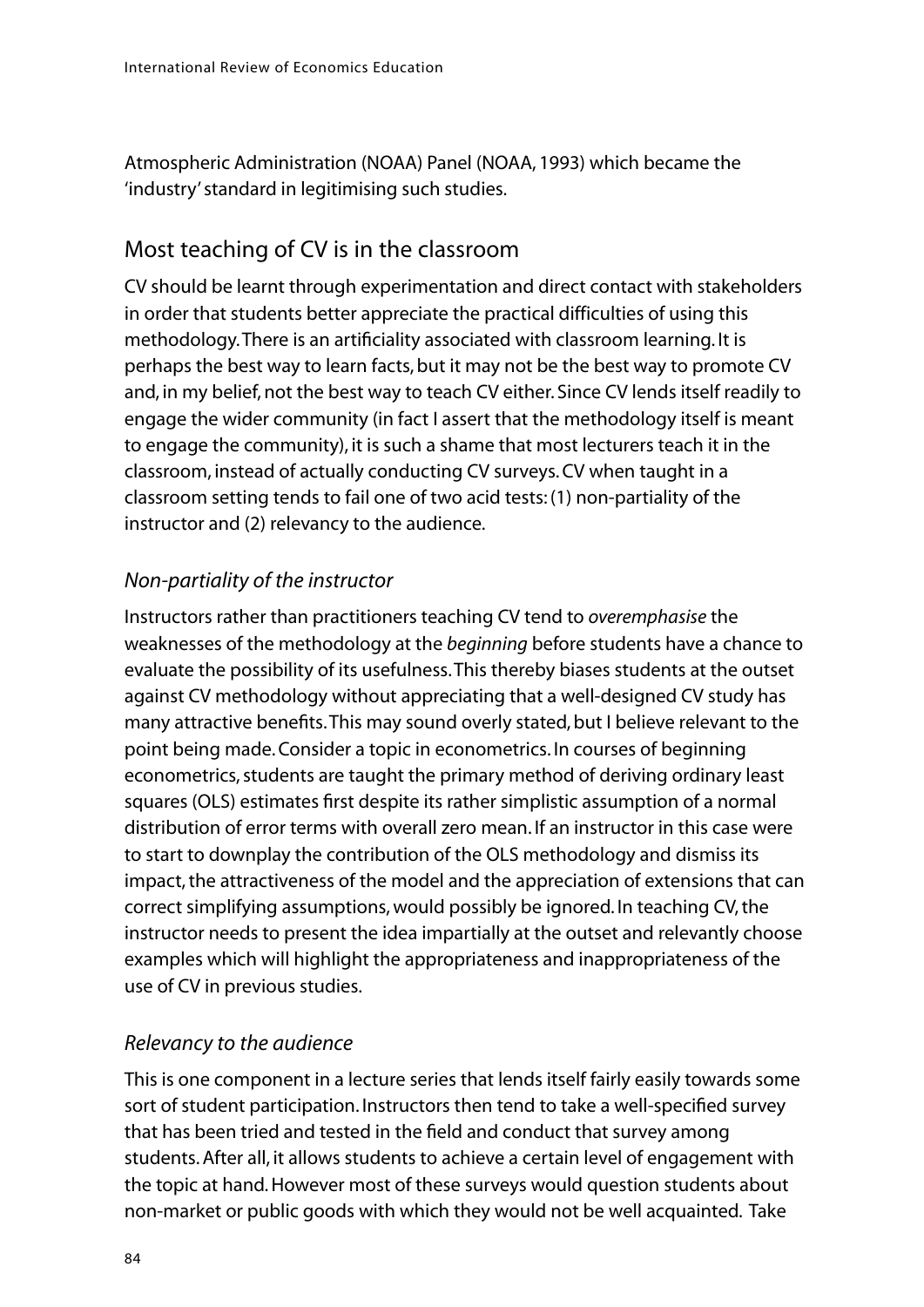#### **Box B**

During the period of the spill there were about one and a half million seabirds and sea ducks of various species in the spill area inside and outside Prince William Sound. (POINT)

As you can see from this card, 22,600 dead birds were found. (POINT)

The *actual* number of birds killed by the oil was larger because not all the bodies were recovered. Scientists estimate that that the total number of birds killed by the spill was between 75,000 and 150,000.

About *three-fourths* of the dead birds found were *murres*, the black and white bird I showed you earlier.This is shown on the first line of the card. (POINT)

Because an estimated 350,000 murres live in the spill area, this death toll, though high, does *not* threaten the species.

One hundred of the area's approximately 5,000 bald eagles were also found dead from the oil.

The spill did *not* threaten any of the Alaskan bird species, including the eagles, with extinction. (PAUSE)

Bird populations occasionally suffer large losses from disease or other natural causes. Based on this experience, scientists expect the populations of all these Alaskan birds to recover within 3 to 5 years after the spill. (PAUSE)

for instance the case of an oil spill that is described in Box B reproduced from Carson *et al*.(2003). Richard Carson and Michael Hanemann are considered the gurus in the field of contingent valuation.

Any question posed to students which attempts to valuate the wildlife loss using this in a classroom example would be problematic. Some students would be able to identify with the problem but most would not, hence students would tend not to represent their preferences very well. If a question were to be asked stating that if the respondent were a resident, how much would he/she be willing to be compensated, would such a respondent view the death of the 22,600 birds or 150,000 birds in the same light? Not to mention, how does one delineate from the embedding biases found in any question? These refer to the confusion of the precise 'good' that people are evaluating. If it is not well specified, the reader may embed the question into a larger context leading to an over- or understatement of the *willingness to accept* value. Certainly the question is too 'loaded' with information for a student or even a potential respondent to make appreciable changes to their answers in response to variations in the information set given in the question.To have students undertake questions specifically aimed at non-users or users of a public good serves to confuse the issues and the validity of any result. These problems would lead discerning students to dismiss the conclusions as highly circumspect.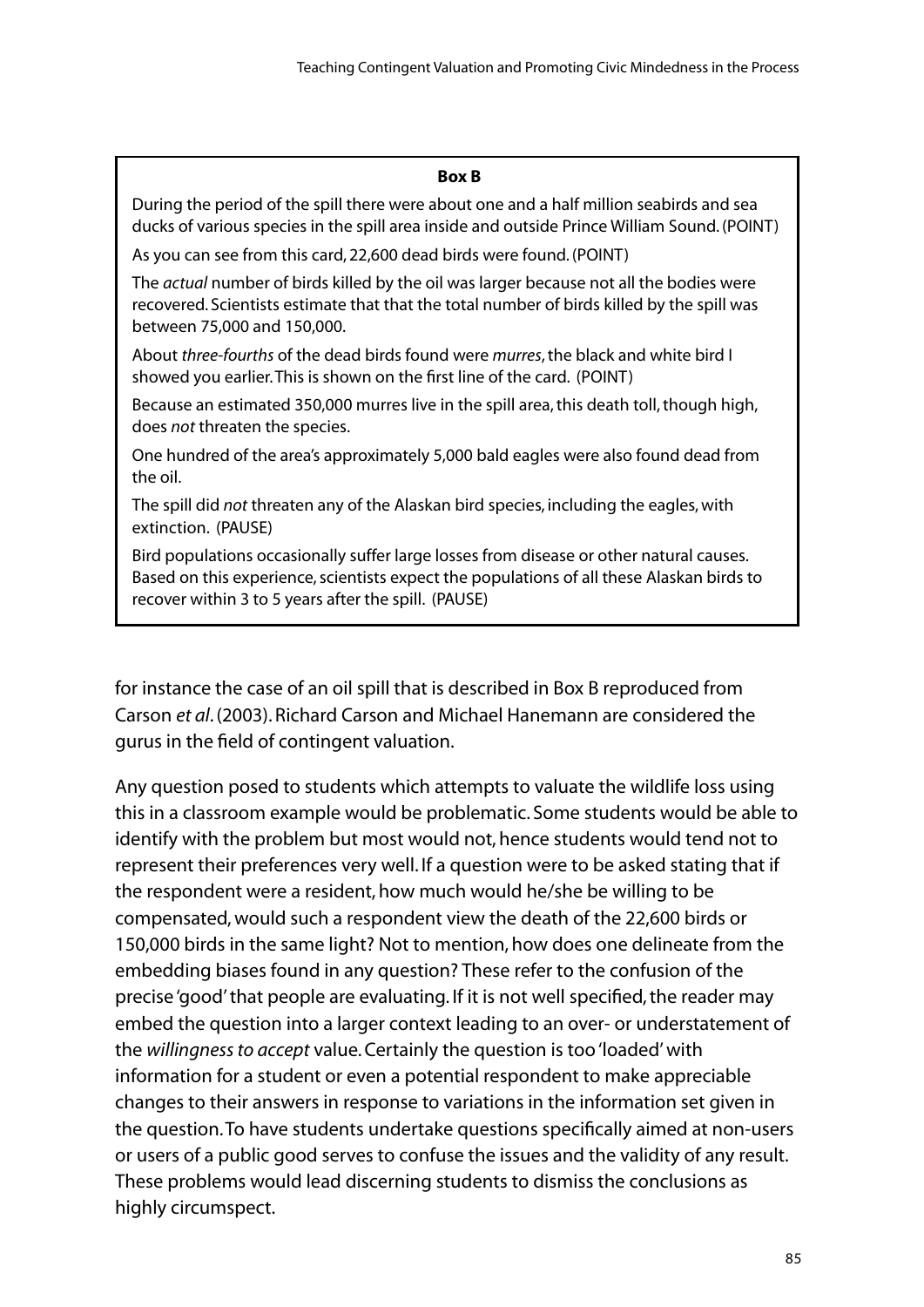# Addressing non-partiality and relevancy in the case of social services

By allowing students to engage with the public they learn on their own the limitations and merits of CV methodology without the viewpoints of the instructor. The attractive feature of this type of lesson plan is that instructors act as facilitators, while students carry out the role as researchers.There are complementarities of functions where economies of scope can be achieved. Beyond just the study of a single topic in a course, students are able to study research design, methodology, sampling and, hopefully, civic mindedness, without adding greater workloads for the instructor as students become the vehicles for their own learning. Students are also able to see how CV methodology can be improved upon in order to address certain biases (see Table 1).

The choice to evaluate a social service therefore allows students the opportunity to meet with families in less fortunate circumstances. By directly assessing the impact these services have on the public and especially putting a human face to suffering, privilege and non-privileged students alike are able to learn CV methodology from the ground up.This allows the student the dual opportunity to learn how biases involving the interviewer's perception of the situation can affect answers elicited through the interview process as well as achieving the purpose of letting students interact with the wider community, especially the less-privileged or disadvantaged.

The evaluation of a social service has the added benefit in that it is relatively easy to distinguish the relevant audience. Charities and social services have a long history of soliciting donations from users and well-wishers.The willingness to pay (WTP) is usually perceived as a 'feel-good' altruistic action and is incentive compatible if the payment vehicle is well specified.This includes specifying a payment scheme for which money can actually change hands. It may not be necessary to charge participants as long as participants understand that 'there is a chance that they may pay' and that it is a legally binding contract. In Sinden (1988), there is no statistical difference between actual and hypothetical willingness to pay in 17 parallel experiments soliciting actual and hypothetical monetary donations to a fund for assisting soil conservation or controlling eucalypt dieback. Carson, Hanemann and Mitchell (1986) and Kelly and Mirer (1974) support this result when the experiment is credibly carried out.

Another concern about CV studies is the added complication of surveyors correctly identifying users from non-users, $3$  or more specifically to adequately categorise between use values, option values and existence values. Existence value is derived from the desire to preserve such services for the betterment of society; option value is motivated by a desire to preserve a service for possible future use; use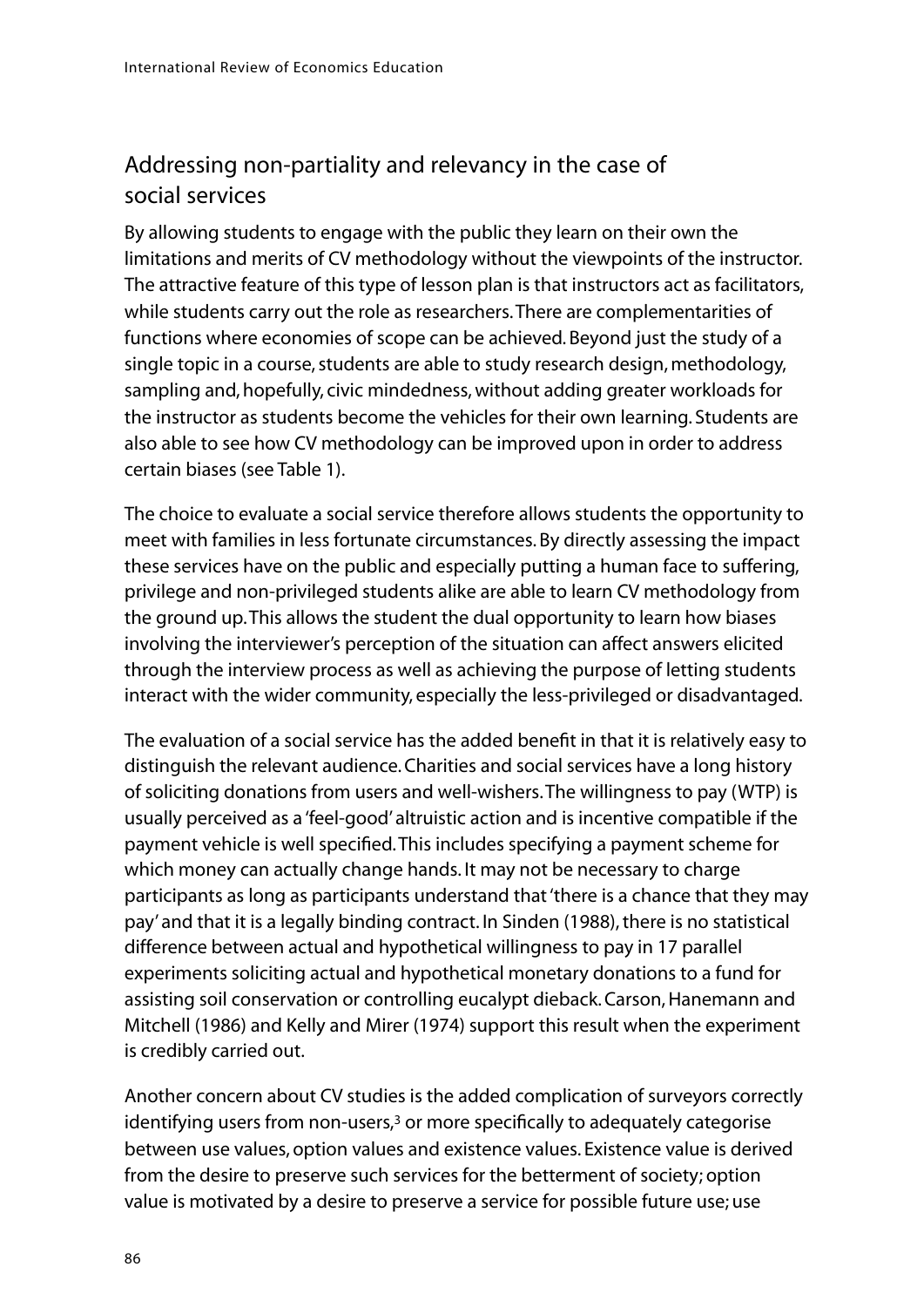| Addressing<br>biases  | What was carried out in the actual survey?                                                                                                                                                                                                                                                                                                                                                                                                                                                                                                                                                                                                                                                                                                                                                                                                                                                                          |  |  |  |  |  |
|-----------------------|---------------------------------------------------------------------------------------------------------------------------------------------------------------------------------------------------------------------------------------------------------------------------------------------------------------------------------------------------------------------------------------------------------------------------------------------------------------------------------------------------------------------------------------------------------------------------------------------------------------------------------------------------------------------------------------------------------------------------------------------------------------------------------------------------------------------------------------------------------------------------------------------------------------------|--|--|--|--|--|
| Interviewer<br>biases | 49 second- and third-year students of NUS carried out the pretest.<br>The pretest was designed to teach the interviewers the specific biases<br>captured in the survey responses. Each student had to carry out four<br>interviews. After pretest briefing, it was revealed that most of those<br>interviewed were undergraduates and friends of the interviewers.<br>After the biases were identified, students were briefed on the specific<br>interview technique, and carried out the actual CV survey a month<br>later.                                                                                                                                                                                                                                                                                                                                                                                        |  |  |  |  |  |
| Embedding<br>biases   | In the pretest, interviewers used only an information sheet without<br>photographs. In the actual survey, every respondent was first given a<br>more detailed sheet that carefully described, using words and<br>pictures, the school in question, the services it offered, especially<br>explaining what the aims and effects that individual therapies could<br>facilitate, as well as the total number of students it cared for.                                                                                                                                                                                                                                                                                                                                                                                                                                                                                 |  |  |  |  |  |
| Rank order<br>biases  | In the original pretest, the four therapies were described in a single<br>sheet. In the actual survey, respondents received a set of cards, with<br>detailed explanations and photographs, detailing the four services<br>being evaluated. These cards were shuffled in front of the respondent<br>and he/she was asked to place the cards on the table individually as<br>the service was explained carefully.                                                                                                                                                                                                                                                                                                                                                                                                                                                                                                     |  |  |  |  |  |
| Sampling<br>biases    | In the pretest, students asked their friends and relatives only, while in<br>the actual survey, 20 mass rapid train (MRT) stations were targeted as<br>representative of the population. The selection of the stations was<br>random and each had an equal probability of being chosen.<br>Altogether they covered main districts in the north, south, east and<br>west representing almost 59.60 per cent of the population who live in<br>housing development board (HDB) flats. The interviewer went to five<br>homes, randomly assigned, that were situated around a three-flat<br>radius from the MRT station. The interviewer was given a randomised<br>three-digit number where the first digit represented the number of<br>flats away from the station, the second digit represented the number<br>of floors, and the third digit represented the number of houses away<br>from the stairwell or elevator. |  |  |  |  |  |

**Table 1** Addressing biases encountered during the pretest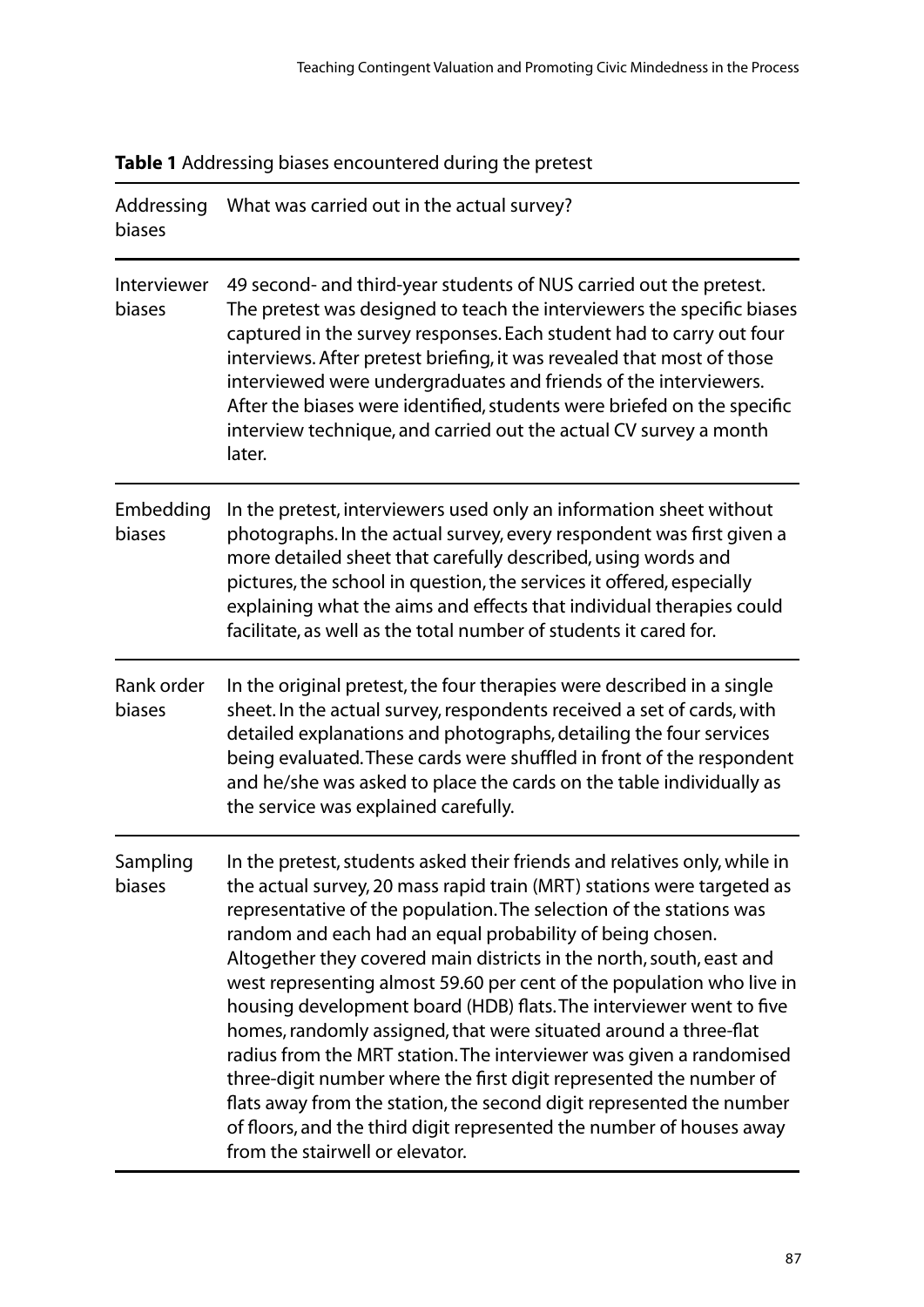value reflects utility obtained from the ongoing use of the service.Though this can be presumably determined *ex post*, a mistaken classification could upwardly or downwardly bias the mean or median values used to aggregate across the population, as well as inflate or deflate the correct percentage of different user and non-user groups within the population. In evaluating a social service, users and non-users are clearly distinguished by virtue of readily available census statistics. In the specific case of a special needs school, it is not difficult to know the total number of users of the services in the school and find out who are not currently enjoying certain services but would value the option of those services.This could include couples preparing to start a family and families with children with minor disabilities who may deteriorate further over time. Everyone else would see it as an existence value.Values for use and options are solicited from the parents of current students. Existence values are determined through random sampling of the population using either a stratified or purely random design.

# Conducting the lesson

I used the following procedure in teaching CV in my Environmental Economics course.The specific focus of the CV study was the evaluation of four types of services offered by a special school (SNS)4 in Singapore in 2001.The services provided for children with multiple handicaps and autism comprise primarily: physiotherapy, occupational therapy, speech and language therapy and music therapy.The aim of the CV exercise is to provide a social valuation of the services provided.The outline of the lesson plan is presented below:

- 1. Students engage in a pretest with a prepared survey prior to the lecture as an assignment.There are no guidelines given and they are required to explain possible biases and problems encountered during tutorials.This first step was instrumental in engaging the students at the outset and helped them learn first hand the type of errors and biases one can encounter in these studies.
- 2. Tutorial on CV starts with allowing students to voice their opinions about the methodology and the pretest results.The following biases are explained in detail: interviewer bias, embedding bias, rank order bias and sampling bias.
- 3. The lecture continues with a discussion about redesigning the CV methodology in order to correct for these biases.
- 4. In order to gauge existence values, a second assignment was given such that students were given a random train station (randomly selected by the instructor) and a random set of addresses that they need to go to, to conduct the corrected survey.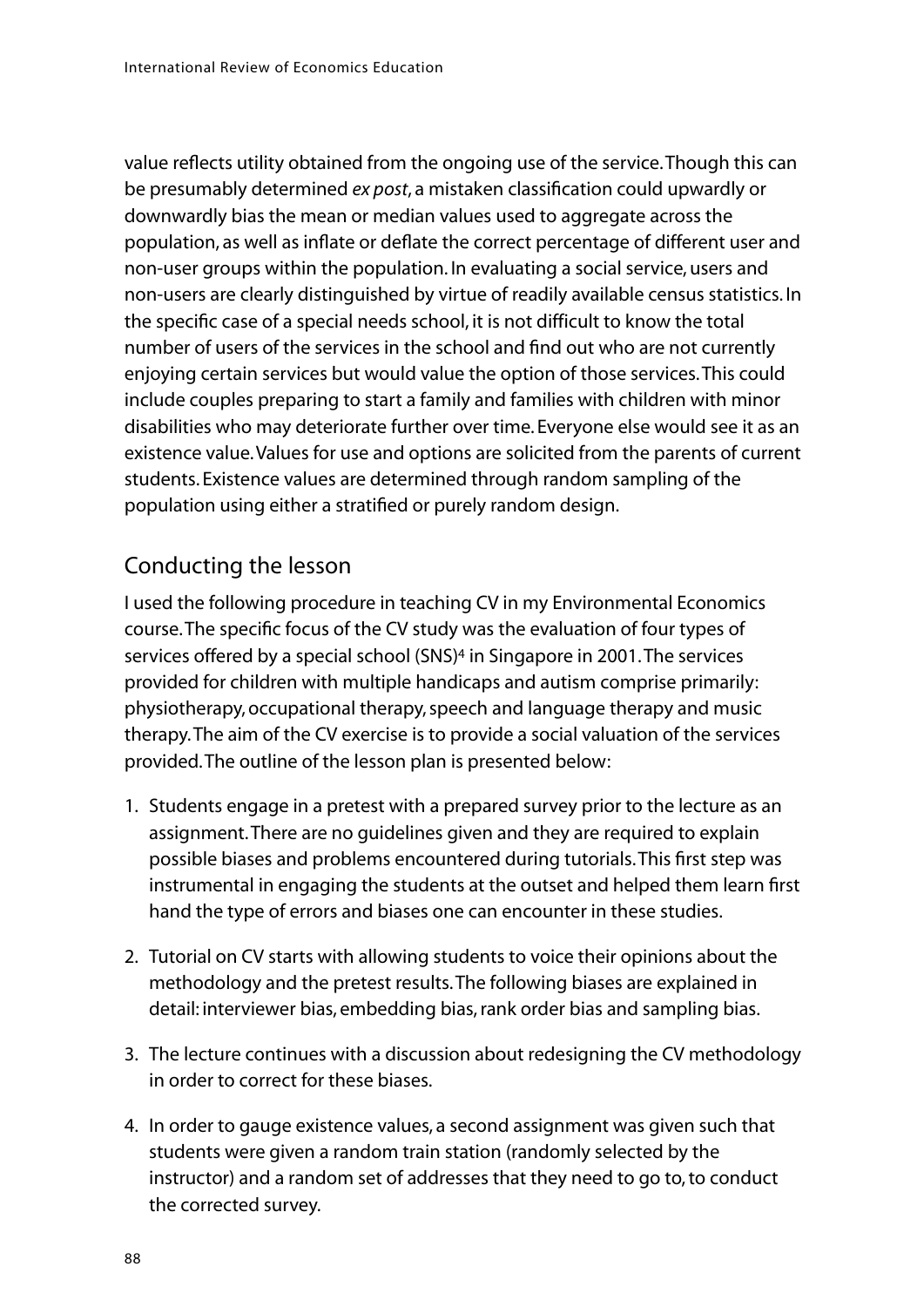- 5. In order to gauge use and option values, the students were assigned families (with the cooperation of SNS) according to a stratified sampling approach. Families were chosen from low-, medium- and high-income groups. Students would use the stratified sample to derive estimates to approximate the population of the school.
- 6. Students needed to calculate existence values, option and use values based on guidelines given to them.

The strategies used to address certain biases in the actual survey are summarised in Table 1. Many of the key features of the actual survey which differed from the pretest were a direct result of student contributions during lectures.

# Methodology and results

The various ways of calculating existence, option and use values are given below.

# *Existence values*

Questions utilising the technique of paired-comparisons were used to determine existence values.This methodology has been shown, when used in a referendum approach, to have incentive-compatibility properties or, at worse, not to have the incentive for lying.Two out of four therapies were highlighted and respondents had to choose which therapy they preferred. Six possible combinations were shown with each therapy having the same probability of winning three times.

A pretest was carried out by 49 second- and third- year students of NUS in the Environmental Economics course during the month of October 2001. Each student had to carry out interviews mostly from friends and relatives.They were not given any interviewing training, neither did they use the referendum approach to solicit results via pair-comparisons.The results derived from the pretest served as a checklist of things to avoid during the conducting of the actual survey which was compiled from a discussion with the class after the pretest had concluded.The biases associated with the pretest are summarised in Table 1. For the actual survey, these biases were addressed.The final amended questionnaire that was used to solicit existence values is provided in the Appendix. (The photos that accompanied the description of the services are not provided but can be furnished upon request.)

#### *Option and use values*

For determining option and use values,<sup>5</sup> the methodology of evaluating the individual contributions of particular services utilises WTP values.Twenty respondents (parents of the school's overall student population of 360) accepted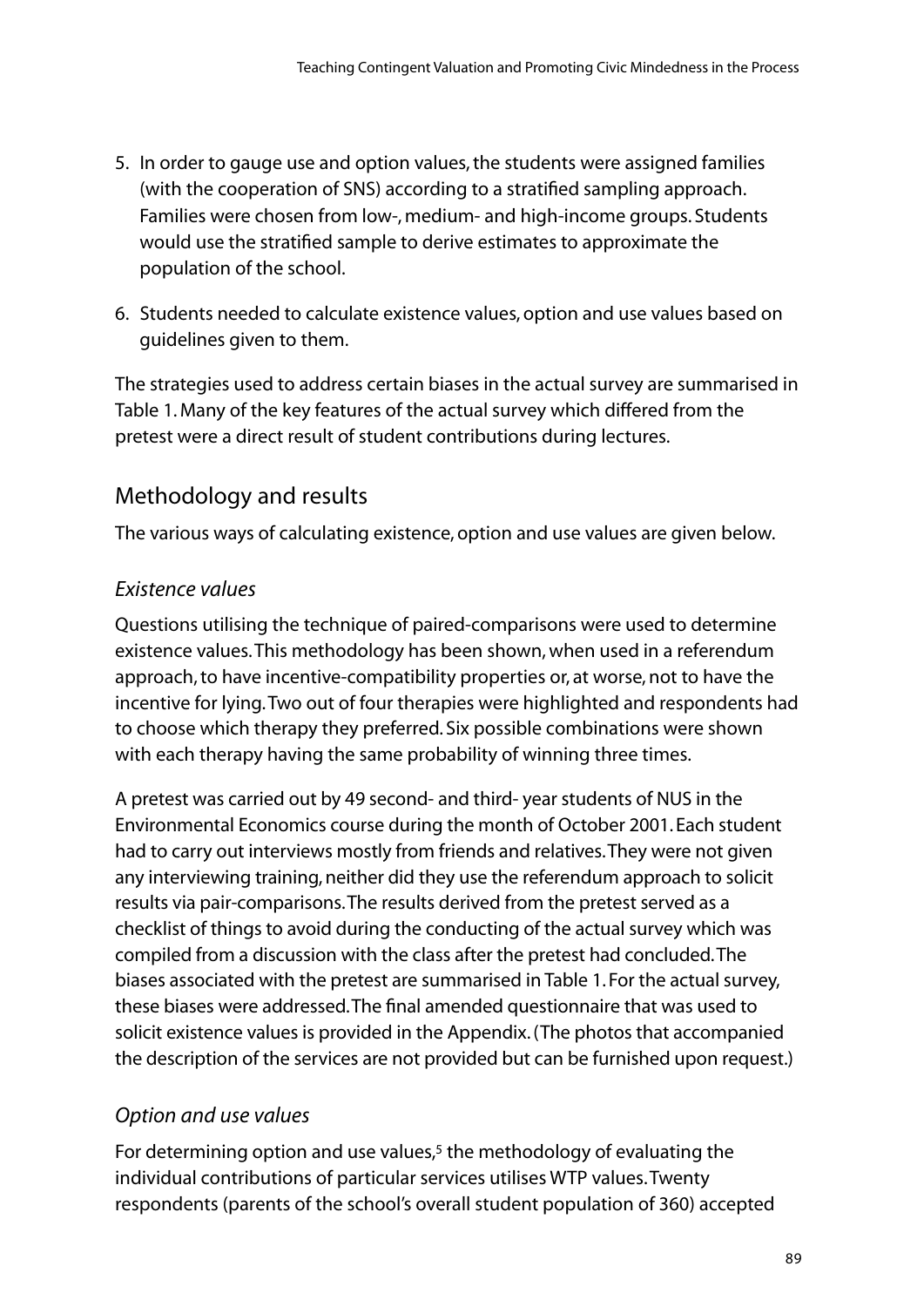interviews.6 These respondents came out of three stratified samples, grouped as low-, medium- and high-income groups.The averages of each group were later aggregated across the school population.

The first question determined what the overall value of the services is worth to the parent for his/her child. Parents currently pay a subsidised rate for their children to attend, without regard to the amount of services used but rather as calculated by their affordability.7 As substitutes to the school are available in the market, though perceived as less desirable by the respondents, parents were asked the following question:

A. Suppose that the Board of Directors close down all the programmes and gives control to a private organisation. As a result, this private organisation will charge an individual fee for each service, if no one pays for a particular service, they will close it down. In order to keep the service running, would you be willing to pay  $\sim$  ?

(Note: If the contribution rate is too low, the programs are automatically cut.)

Based on a referendum approach where interviewers based their starting bids from household income and current school fees (which were solicited from the school since our sample of parents came from a stratified sampling procedure), parents were presented with the scenario that even with the addition to the present school fees, the school had no choice but to close down and had instead contracted out that particular therapy service to private organisations. A menu of prices was presented to respondents for individual services and a referendum approach was again employed to elicit willingness to pay for individual services. As with doublebounded approaches, if the first starting bid was accepted, the next bound would be selected. Based on the level of hesitancy, values between bounds were also used. Parents were asked if they were willing to pay an extra \$10, \$20, \$40, \$80 or \$120 to allow their child to attend each of the four therapies in succession (the order that therapies were presented were randomised). Due to the fact that the payment vehicle is well-specified8 and the contingency posed is credible, the stated preference is taken as a reliable estimate of true willingness to pay.

#### Results

As this is an instructional article, the results are presented here without much discussion.The average WTP estimates from non-users, option users and direct users are summarised in Table 2. All values are in S\$ amounts/per year.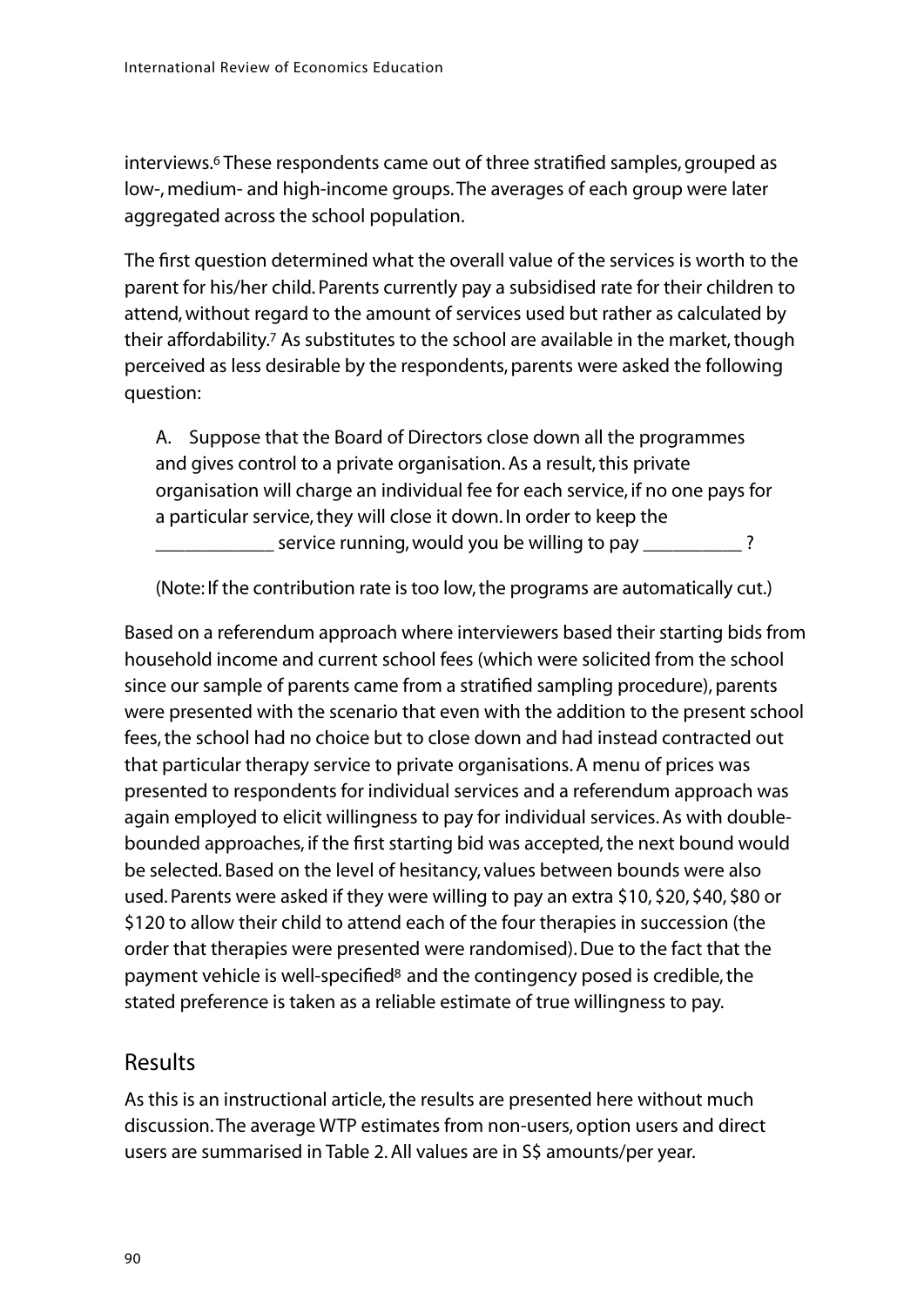|                          | WTP (pretest) |  |                                 |  | WTP (actual)                                          |     |                                 |  |                 |
|--------------------------|---------------|--|---------------------------------|--|-------------------------------------------------------|-----|---------------------------------|--|-----------------|
|                          |               |  | Physio Occup Speech Music Total |  |                                                       |     | Physio Occup Speech Music Total |  |                 |
| Existence<br>values      |               |  |                                 |  | 7.07 10.27 11.09 4.39 33 11.50 14.68 20.11 5.97 52.27 |     |                                 |  |                 |
| Option and<br>use values |               |  |                                 |  | 592.                                                  | 618 |                                 |  | 509 348 2066.40 |

**Table 2** Average\* WTP existence values and *Shapley* option/use values (\$/yearly)

\* The average figures all include '*zero*' bids.

From the class project, the total estimated value10 was S\$14.46 million dollars a year based on the total of use and option values as well as existence values after the appropriate aggregation across the population.While actual users of the service provided in SNS value the school to the amount of \$730,000 a year, non-users view its existence values as roughly 18.79 times that of actual use and option values.

# Did students learn research design and were they touched by the experience?

The students were involved in a pretest which they carried out without prior instruction and then after the pretest suggested ways to improve the survey by voicing their experiences. After detailed explanations of possible biases, a further discussion was carried out about how to properly account for those biases pertaining to that study. In this way students were instrumental in the design of the survey and also its implementation.They also understood the importance of a pretest and proper sampling techniques. Hence it is asserted that the objective of learning research design was well met.

Having these 49 students understand both the non-use and use values of the four services offered by SNS as well as having had direct contact with the users of these services opened up a world of understanding on very basic notions that we take for granted: mobility, intelligence, even speech.The exercise had a positive impact on their ability to relate to people and to those who had faced crises as evident from anecdotal evidence through informal feedback received from students in the course of the exercise. However, as economists, we demand greater evidence of this increase in civic mindedness. In reply to this, all I can offer by way of evidence is the amount of money raised through pledges that these students received through the pretest. Friends and family members were informed that their pledges and contact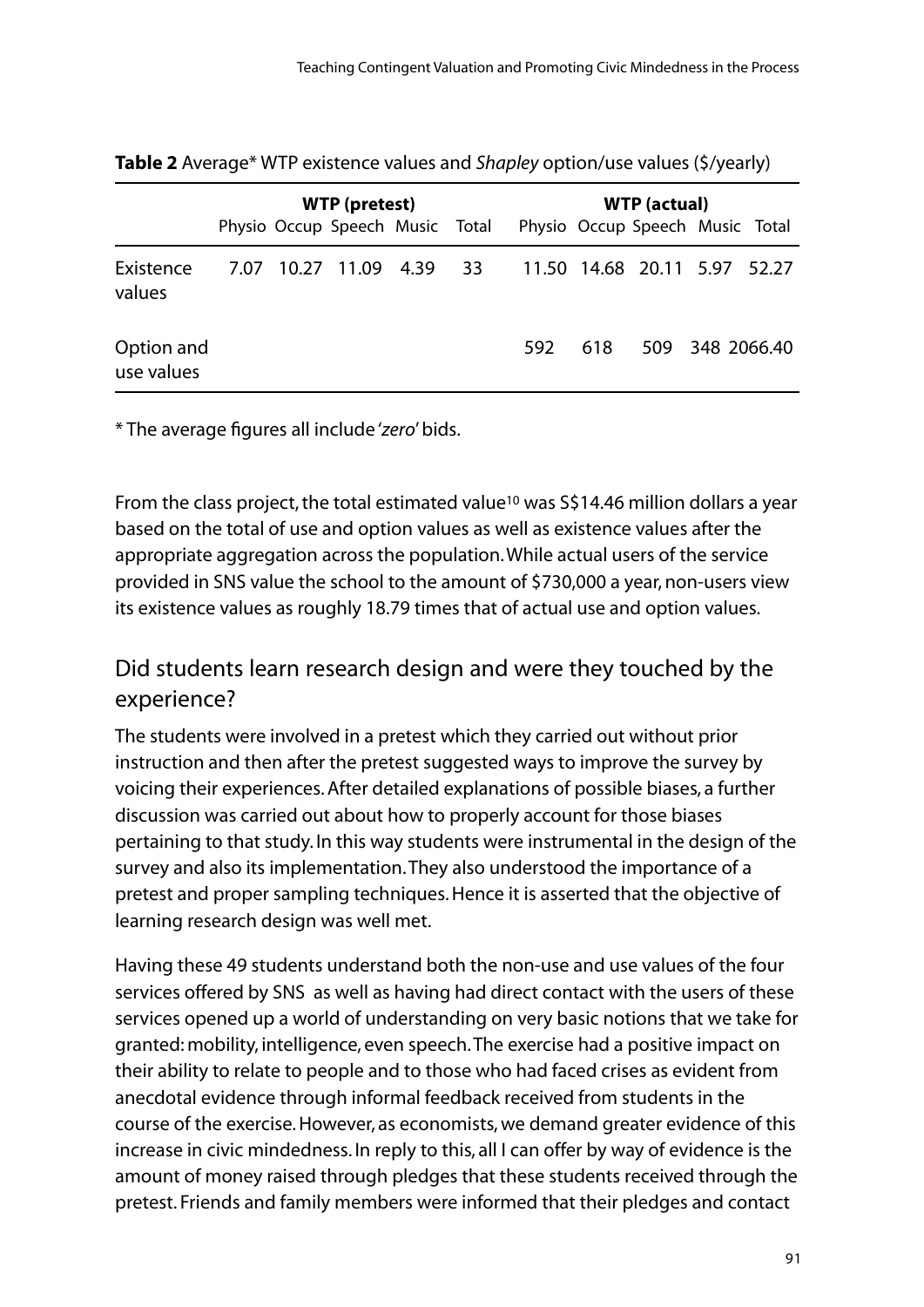details would be given to SNS. Altogether those 49 students interviewed 76 friends and family members and raised S\$2,803, which is on average S\$57.20 per student. It is noteworthy that a class exercise that was not required for credit received such an enthusiastic response.

After the actual survey was conducted, from discussions with students, it was also voiced that the experience had also given them a greater understanding about the human face of suffering. It is therefore also stressed that in order to attain the desired outcome of promoting civic mindedness in the course, the lecturer should take note of students' experiences from the exercise whether formally or informally.

### Conclusion

In the course of this exercise, students in my classes came to understand that the economic/social value of a social service, especially providing for the needs of the disabled, comes more from the existence value and option value of the service rather than its value of use.This is consistent with what we teach as 'positive externalities'.The private benefit of a social service can be limited to only a certain segment of the population but the positive externality of having that service present in society may confer benefits to non-users and option users.Thus, a social planner giving an autistic child a subsidy of \$500 for a month of schooling,will be disappointed to see that its only effect is that of the boy smiling more and hitting objects less. However the goodwill generated from that allocation from his parents and a society that values such humanist altruism, may provide positive externalities that are usually ignored by policymakers.The approach adopted in this paper saw students learning research design and engaged them in discovering the merits of CV methodology.As a possible side benefit, it raised students' awareness of those less fortunate than themselves and affected their way of seeing the less fortunate.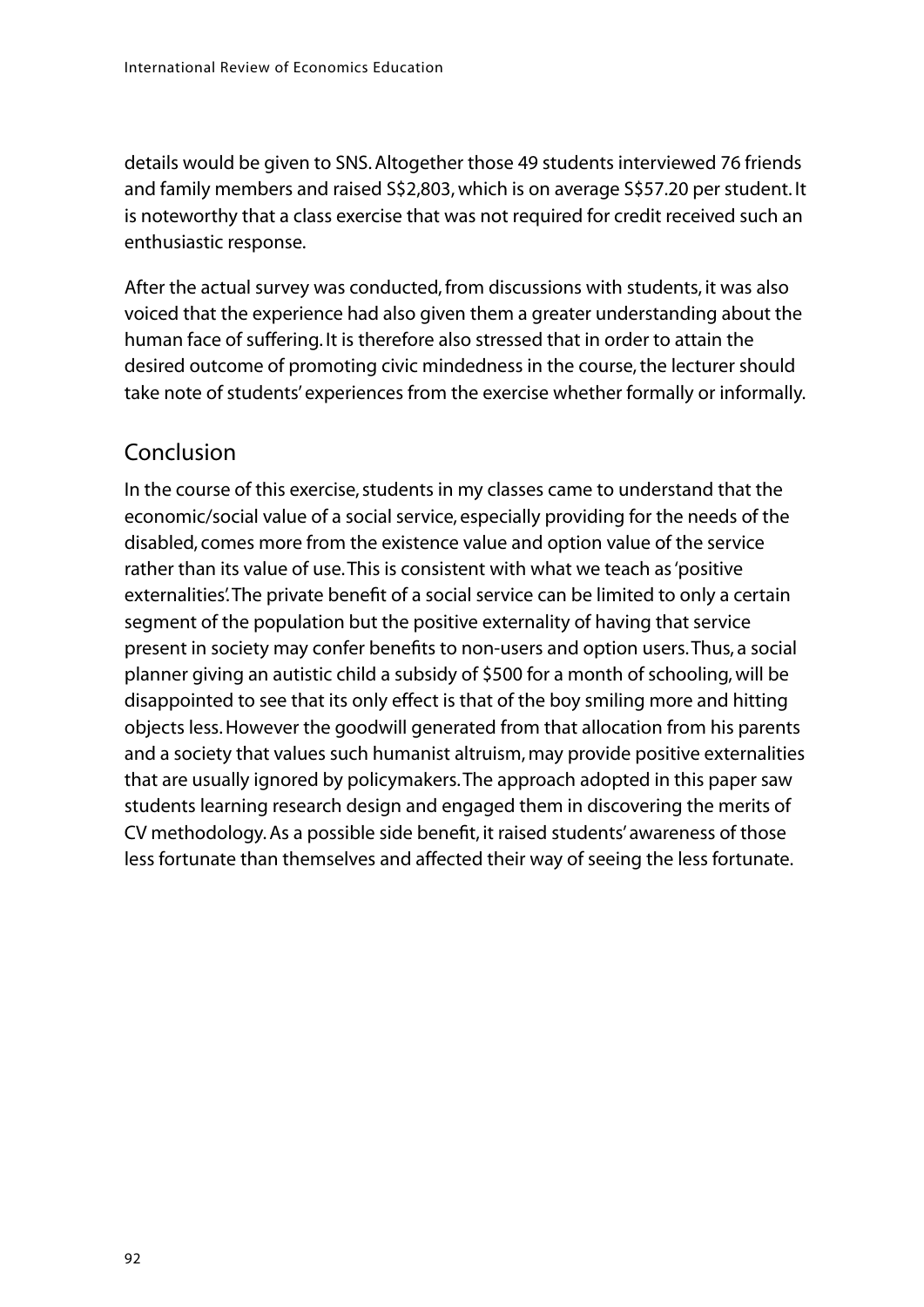# Appendix

#### *Survey Form*

I am a student from the **National University of Singapore** working with **SNS** conducting a joint study to see how much value a Special Needs School (children with handicaps) adds value to everyday Singaporeans.There is no right or wrong answer, please answer the questions as honestly as you can.This survey will take 10–15 minutes of your time. Any questions can be directly communicated to : *Roland Cheo, Department of Economics,Tel: 874-3729*.

- 1. Name:Race:  $C/M/I/O$  Sex: M/F
- 2. Address:
- 3. How often have you donated to a social cause (eg. Community Chest, Charitable Associations)

\_\_\_\_\_None \_\_\_\_\_Once a year \_\_\_\_2-3 times a year \_\_\_\_4 or more a year

4. Type of donation

\_\_\_\_\_Flag-day \_\_\_\_\_Charity event (eg. walkathon, telephone donations) \_\_\_\_Direct involvement (GIRO, cheques)

- 5. What is the highest level of qualification you have attained No formal education Primary Secondary VITB, Vocational Pre-U/ JC Polytechnic Teacher Training Institute University
- 6. What is your monthly family income

\_\_\_\_Less than \$1500 \_\_\_\_\_\$1501–2500 \_\_\_\_\_\$2501–4000 \_\_\_\_\$4001–5000 \_\_\_\_\_above \$5001

SNS is one of 17 Special Needs Schools in Singapore but is one of only 2 specialized schools dealing with students with autism or multiple handicaps such as

- Limited speech or communication;
- Difficulty in basic physical mobility;
- Tendency to forget skills through disuse;
- Trouble generalizing skills from one situation to another; and
- A need for support in major life activities, e.g., domestic, leisure, community use, vocational.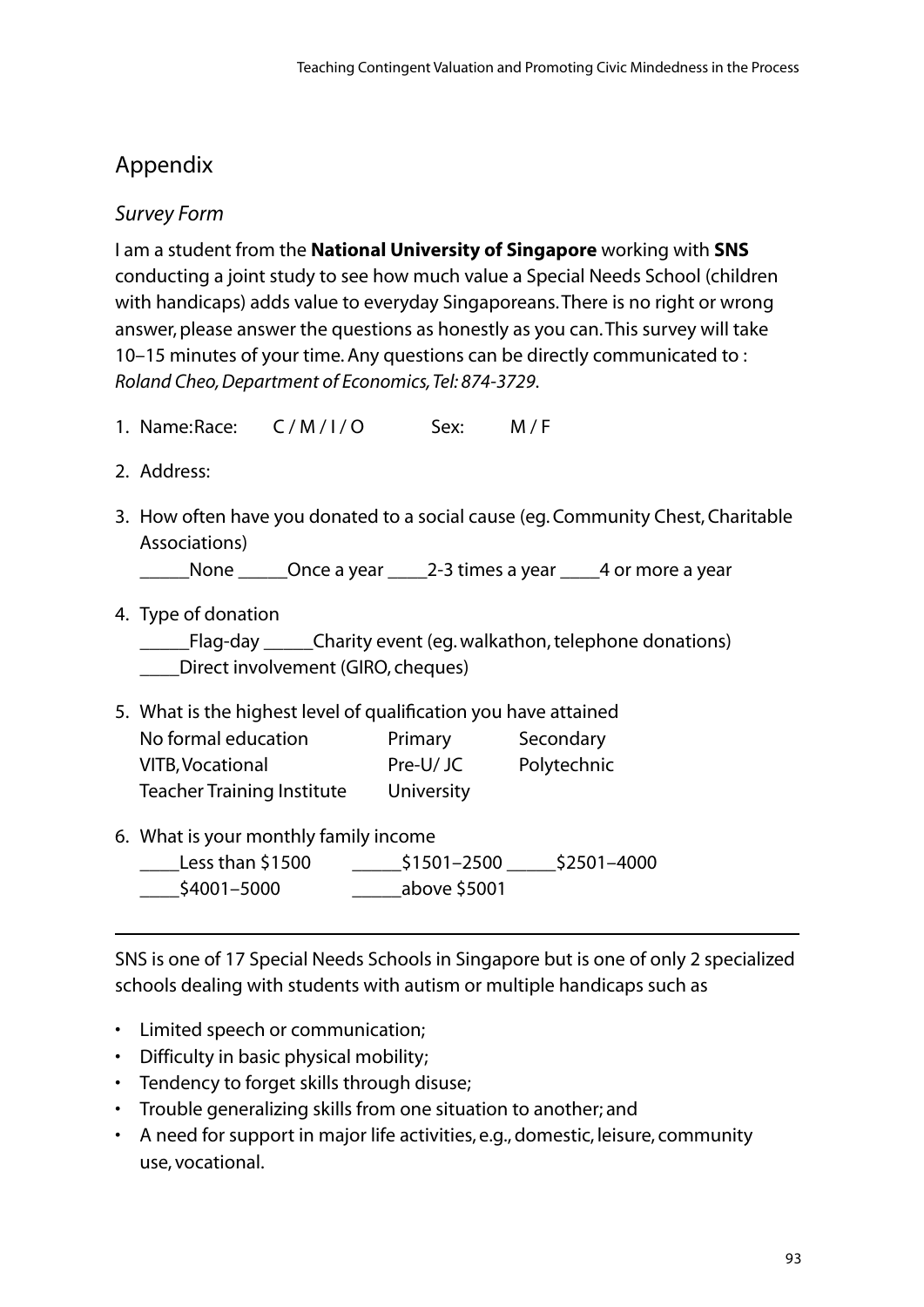Their students suffer from Down Syndrome, Cerebral Palsy, Autism, Multiple Disabilities and Neurological breakdowns.

| <b>Service</b>                 | <b>Description of Service</b>                                                                                                                                                                                                                                                                                                                                                                                                                                                                                                                                                                                         |  |  |  |
|--------------------------------|-----------------------------------------------------------------------------------------------------------------------------------------------------------------------------------------------------------------------------------------------------------------------------------------------------------------------------------------------------------------------------------------------------------------------------------------------------------------------------------------------------------------------------------------------------------------------------------------------------------------------|--|--|--|
| Occupational<br>therapy        | OT teaches <b>foundational skills</b> that help students see,<br>store and use information in order to solve problems;<br>and understand relationships between people and<br>objects, time and space, cause and effect while<br>developing motor skills, balance and equilibrium<br>reactions; muscle tone; eye-hand coordination, grasp-<br>release and manipulation of objects.                                                                                                                                                                                                                                     |  |  |  |
|                                | They teach such students to use their mouths to suck,<br>chew and learn tongue movements as a foundation for<br>speech, using gestures and facial expressions for<br>nonverbal communication, while learning how to feed,<br>dress, go to the toilet and other hygiene skills; plus<br>awareness of environmental dangers.                                                                                                                                                                                                                                                                                            |  |  |  |
| Music<br>therapy               | Music is used as an enjoyable and non-threatening tool<br>to help children break through barriers of insecurity.<br>Music therapy is not about teaching music, but rather<br>about helping a client achieve health through the<br>active exploration of instruments, singing and other ways<br>of music making. It encourages spontaneous<br>responses and improves self-esteem in multiply-<br>handicapped children; learning social skills, increasing<br>eye contact and improving the quality of relationships<br>in children with autism; and encouraging vocalisation in<br>children with communication delays. |  |  |  |
| Speech and<br>language therapy | They help students move from gestural to verbal<br>communication, helping students talk more, and have<br>more meaningful dialogue, while increasing<br>understanding of situations and vocabulary. They teach<br>expressive language skills so that children can ask<br>questions and understand subtle meaning between<br>different combinations of words.                                                                                                                                                                                                                                                          |  |  |  |

The following therapies are available to these types of children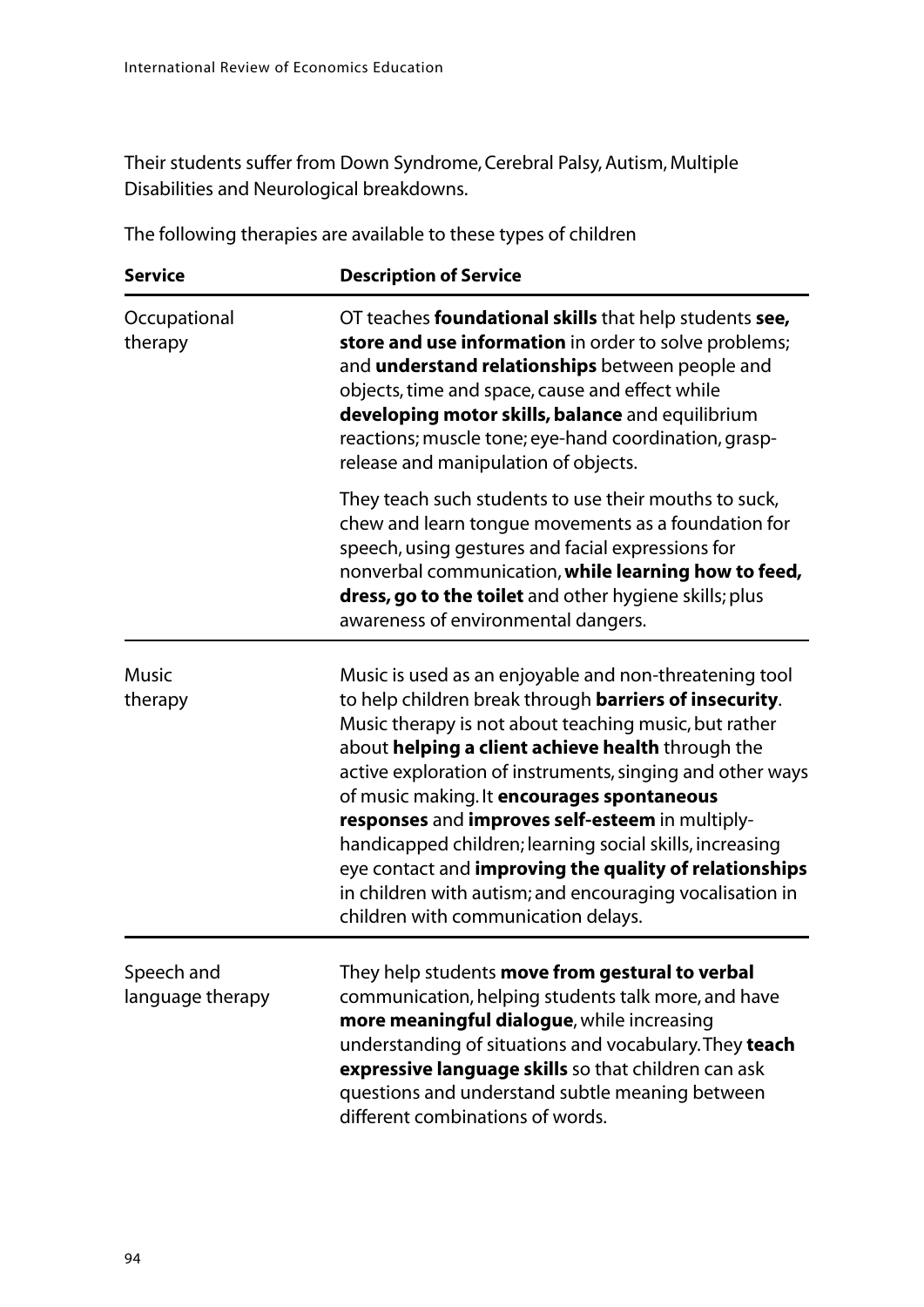|               | Activities act as way to get spontaneous language<br>development. During play the foundational skills for<br>more sophisticated, higher level use of language are<br>taught, eg) sequencing, making predictions, expressing<br>"why" something happened, reasoning and abstract<br>thinking skills, making inferences, and problem solving.                |  |  |  |
|---------------|------------------------------------------------------------------------------------------------------------------------------------------------------------------------------------------------------------------------------------------------------------------------------------------------------------------------------------------------------------|--|--|--|
| Physiotherapy | They devise a special programme for students'<br>individual needs like purposeful play using toys, ball<br>games, balance and climbing activities, or specialised<br>equipment.                                                                                                                                                                            |  |  |  |
|               | They encourage reach and grasp, eye-hand<br>co-ordination, body movement and exploration,<br>achievement of sitting and walking, improved balance<br>and co-ordination, muscle strength and flexibility. Help<br>you understand your child's problems and teach you to<br>encourage normal movement when parents dress,<br>bathe or play with their child. |  |  |  |

#### **II. Choose the option that you think is more important for Special Needs students**

| Eg.                                                          | Chocolate                      | VS | ce-cream                       |  |  |
|--------------------------------------------------------------|--------------------------------|----|--------------------------------|--|--|
| Meaning: I think chocolate is more important than ice-cream. |                                |    |                                |  |  |
| a.                                                           | $\Box$ Physiotherapy           | VS | $\Box$ Music Therapy           |  |  |
| b.                                                           | $\Box$ Occupational therapy    | VS | $\Box$ Music Therapy           |  |  |
|                                                              | $\Box$ Speech/language therapy | VS | $\Box$ Physiotherapy           |  |  |
| d.                                                           | $\Box$ Music therapy           | VS | $\Box$ Speech/language therapy |  |  |
| e.                                                           | $\Box$ Speech/language therapy | VS | $\Box$ Occupational therapy    |  |  |
|                                                              | Occupational therapy           | vs | Physiotherapy                  |  |  |
|                                                              |                                |    |                                |  |  |

 $\overline{\phantom{0}}$ 

The last question involves a pledge of a voluntary donation. All surveys results will be made known to SNS and there may be a chance that they will contact you, though this is not certain.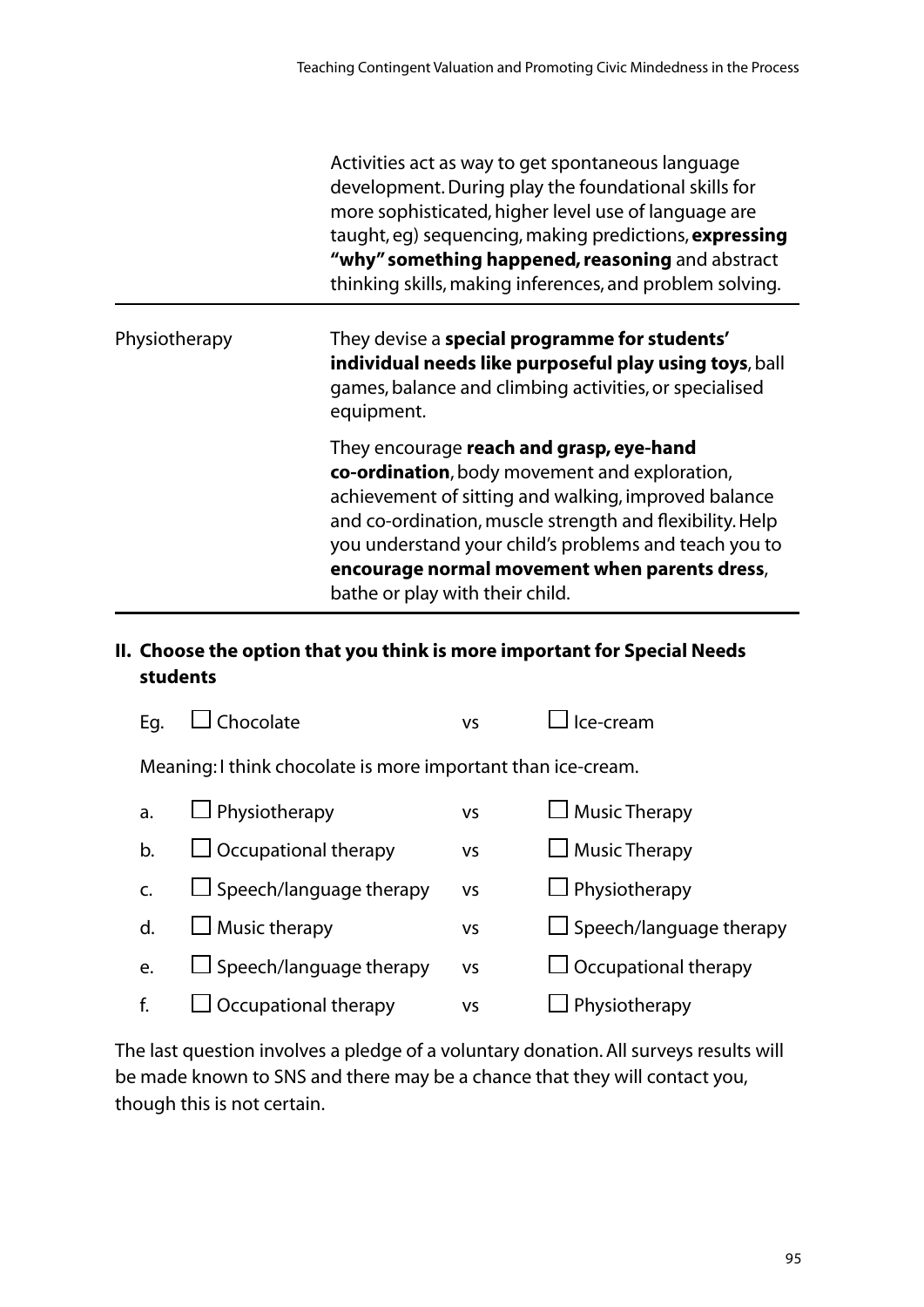#### **Question**

A. Suppose that SNS, one of only three specialized special education centers in Singapore were unable to provide their services to the public because of lack of funds. In order to maintain their services, a general appeal to the public were made. By filling out a form, a donation of your choice can be GIRO-ed as a one time payment yearly to the school.What is the maximum you would be willing to GIRO out of your account. (Please note that this information will be given to SNS )

 $\mathsf{\dot{S}}$ 

#### References

Amin, M. and Khondoker, F. (2004) 'A contingent valuation study to estimate the parental willingness-to-pay for childhood diarrhoea and gender bias among rural households in India',*Health Research Policy and Systems*, 2(3).

Carson, R.T. (2000) 'Contingent valuation: A user's guide,' *Environmental Science & Technology*, 34(8), 1413–1418.

Carson, R.T., Hanemann, W. M. and Mitchell, R. C. (1986) 'The Use of Simulated Political Markets to Value Public Goods', *Working Paper*, Economics Department, University of California, San Diego.

Carson, R.T., Wright, J., Carson, N., Alberini, A. and Flores, N. (1995) *A Bibliography of Contingent Valuation Papers and Studies*,NRDA: La Jolla,CA.

Carson, R.T., Mitchell, R. C., Hanemann, W. M., Kopp, R. J. and Presser, S. (2003) 'Contingent Valuation and Lost Passive Use: Damages from the Exxon Valdez Oil Spill', *Environmental and Resource Economics*, 2(5), 257–286.

Carter, J.R., and Irons, M. (1991) 'Are Economists Different?',*Journal of Economic Perspectives*, 5, 171–177.

Diener,A.,O'Brien, B, Gafni, A. (1998) 'Healthcare contingent valuation studies: a review and classification of the literature',*Health Economics*, 7, 313–326.

Frank, R.,Gilovich,T. and Regan, D. (1993) 'Does Studying Economics Inhibit Cooperation?',*Journal of Economic Perspectives*, 7(2), 159–171.

Frey, B.S., and Meier, S. (2003) 'Are Political Economists Selfish and Indoctrinated? Evidence from a Natural Experiment', *Economic Inquiry*, 41, 448–462.

Kelly, S. and Mirer,T.W. (1974) 'The Simple Act of Voting',*American Political Science Review*, 68, 572–591.

Kirchgassner,G.(2005) '(Why) are Economists Different?', *European Journal of Political Economy*, 21, 543–562.

National Oceanic and Atmospheric Administration (NOAA) (1993) 'Report of the NOAA Panel on Contingent Valuation', *Federal Register*, 58(10), 4602–4614.

Sinden, J.A. (1988) 'Empirical Tests of Hypothetical Biases in Consumers' Surplus Surveys', *Australian Journal of Agricultural Economics*, 32, 98–112.

Yetzer, A.M., Goldfarb, R.S. and Poppen, P.J. (1996) 'Does Economics discourage cooperation? Watch what we do, not what we say or how we play',*Journal of Economic Perspectives*, 10, 177–186.